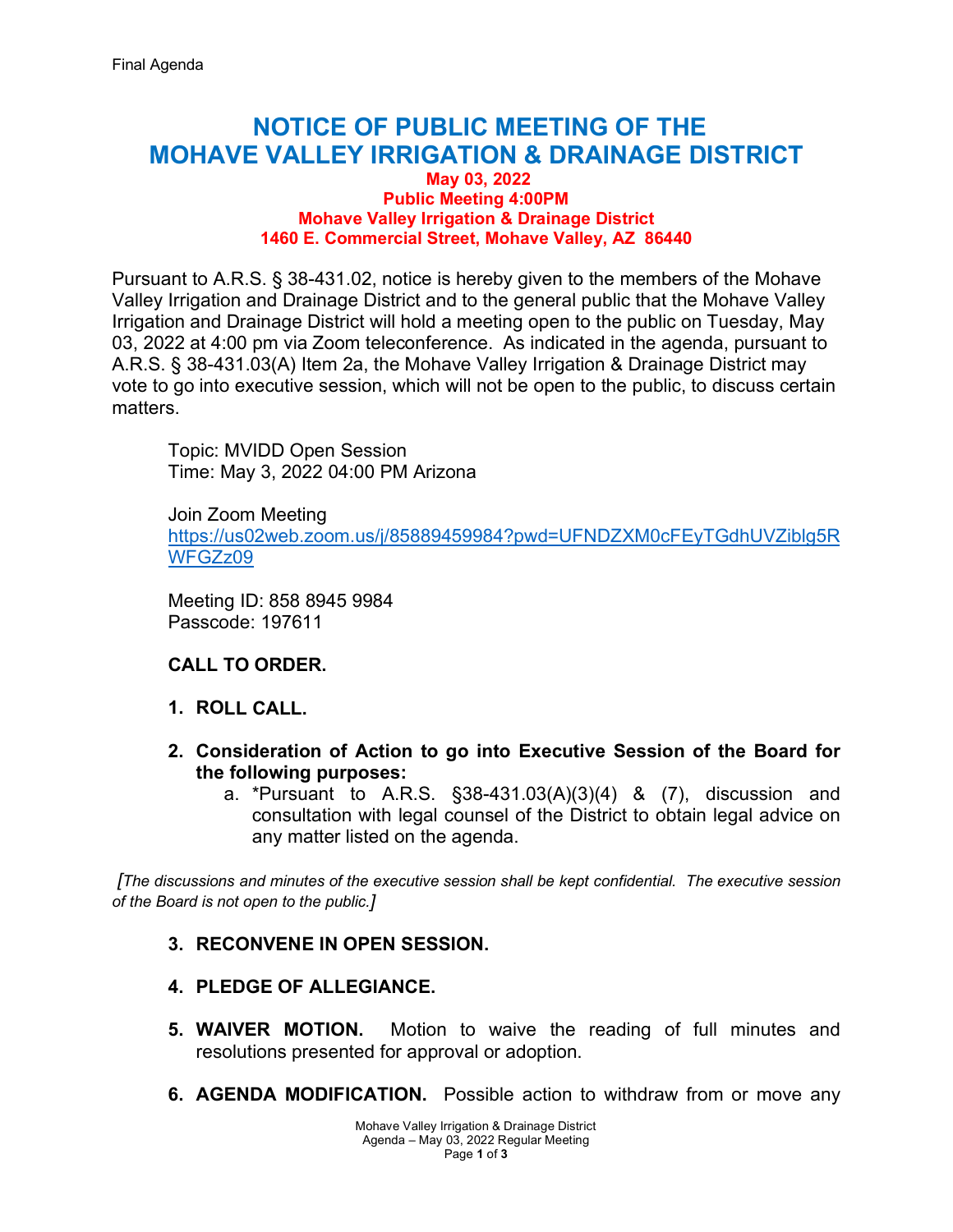item on the agenda.

## **7. REPORTS.**

#### Water:

- a. [Staff report on District water use.](https://mvidd.net/wp-content/uploads/2022/04/2022-05-03-Regular-Board-Action-Form-Item-7a-Reports-Water-District-Use.pdf)
- b. [Bureau of Reclamation Lower Colorado Water Supply Report.](https://mvidd.net/wp-content/uploads/2022/04/2022-05-03-Regular-Board-Action-Form-Item-7b-Reports-Water-BOR.pdf)

#### Finances:

- [c. Profit & Loss Budget vs. Actual year to date July 1, 2021, thru March](https://mvidd.net/wp-content/uploads/2022/04/2022-05-03-Regular-Board-Action-Form-Item-7c-Reports-Financial-profit-loss-vs-actual.pdf)  31, 2022
- d. [Profit & Loss Statement for March 2022.](https://mvidd.net/wp-content/uploads/2022/04/2022-05-03-Regular-Board-Action-Form-Item-7d-Reports-Financial-profit-loss-statement.pdf)
- e. [Balance Sheet as of March 31, 2022.](https://mvidd.net/wp-content/uploads/2022/04/2022-05-03-Regular-Board-Action-Form-Item-7e-Reports-Financial-Balance-Sheet.pdf)

## Other:

f. MVIDD Staff [Report. – General information to update the board](https://mvidd.net/wp-content/uploads/2022/04/2022-05-03-Regular-Board-Action-Form-Item-7f-Reports-Other.pdf)  members.

# **8. REGULAR AGENDA**

- **A. [State Legislative Update.](https://mvidd.net/wp-content/uploads/2022/04/2022-05-03-Regular-Board-Action-Form-Item-8A-State-Legislative-Update.pdf)** Discussion only**.**
- **B. [System Conservation for 2022 Update.](https://mvidd.net/wp-content/uploads/2022/04/2022-05-03-Regular-Board-Action-Form-Item-8B-System-Conservation-for-2022.pdf)** Discussion only.
- **C. Approve the April 05, 2022, Regular Session Meeting Minutes.**  [Discussion and possible action to approve the regular meeting minutes](https://mvidd.net/wp-content/uploads/2022/04/2022-05-03-Regular-Board-Action-Form-Item-8C-2022-04-05-Regular-Meeting-Minutes.pdf) for last month.
- **D. Approve the April 05, 2022, Executive Session Meeting Minutes.** [Discussion and possible action to approve the executive session meeting](https://mvidd.net/wp-content/uploads/2022/04/2022-05-03-Regular-Board-Action-Form-Item-8D-Approve-2022-04-05-Executive-Session-Minutes.pdf)  minutes for last month.
- **E. [Approve the April 15, 2022, Special Regular Session Meeting](https://mvidd.net/wp-content/uploads/2022/04/2022-05-03-Regular-Board-Action-Form-Item-8E-2022-04-15-Special-Regular-Meeting-Minutes.pdf)  Minutes.** Discussion and possible action to approve the special regular meeting minutes for last month.
- **F. Ratify Expenses for April 2022.** [Discussion and possible action to ratify](https://mvidd.net/wp-content/uploads/2022/04/2022-05-03-Regular-Board-Action-Form-Item-8F-Ratify-Expenses-for-April-2022.pdf)  the expenses for last month.
- **G. [Via Dolce, Tract 4241; T19N, R22W, Section 22; APN\(s\): 228-02-100,](https://mvidd.net/wp-content/uploads/2022/04/2022-05-03-Regular-Board-Action-Form-Item-8G-Via-Dolce-Tract-4241.pdf)  228-02-101, & 228-02-102; 129 Lots. Request for an Extension of Preliminary Water Allocation.** Discussion and possible action regarding the extension request for a preliminary water allocation. This is a request for 24 months; the current extension expires May 10, 2022. All fees have previously been paid in full for the 129 lots.